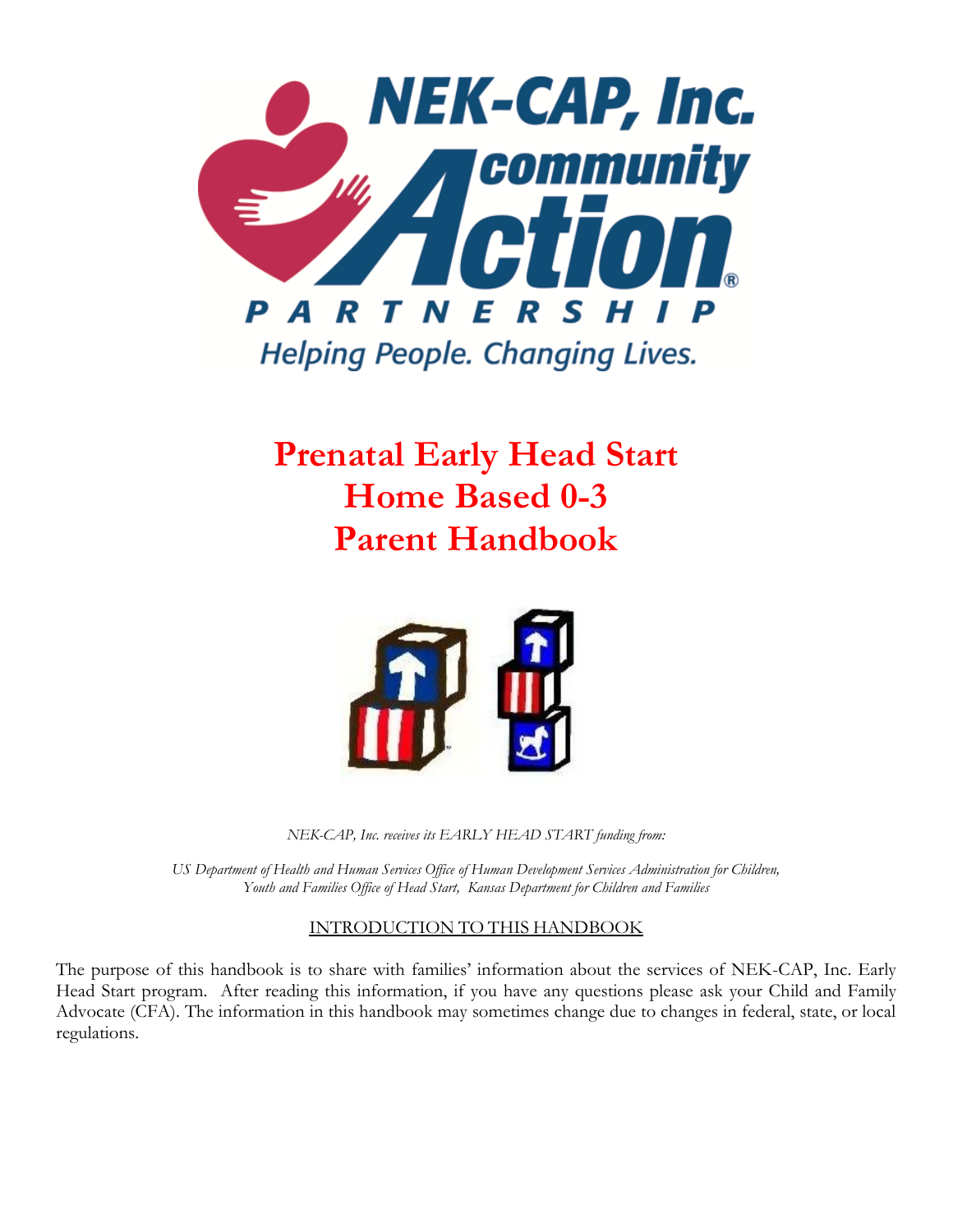# **Welcome to NEK-CAP, Inc. Early Head Start**

**Your family is about to start a wonderful experience. The prenatal time and early years are crucial to the development of your child. You are your child's first and most important teacher!! As a pregnant mother, it is important to go to the doctor for regular prenatal visits, eat healthy and prepare for the birth of your child. NEK-CAP, Inc. Early Head Start wants to help you be the best teacher, and it starts now. Welcome to NEK-CAP, Inc. Early Head Start!**

#### **NEK-CAP,INC. MISSION STATEMENT**

*We provide comprehensive education and social services to low-income community members through collaborative partnerships focused on promoting family development, empowerment, and economic security.*

#### **NEK-CAP,INC. VISION**

*One by one all families and communities become self-reliant.*

### **COMMUNITY ACTION PROMISE**

*Community Action changes people's lives, embodies the spirit of hope, improves communities, and makes America a better place to live. We care about the entire community, and we are dedicated to helping people help themselves and each other.*

## **As a parent, how can I be involved in Early Head Start?**

#### **NEK-CAP, Inc. EARLY HEAD START Home Based 0-3 Four Kinds of Parent Involvement**

**There are at least four major kinds of parent participation in local Early Head Start Programs:**

- 1. **Involvement in Decision-Making. (Policy Council &/or Parent Committee)**
- 2. **Involvement in Home Visits and Socializations.**
- 3. **Involvement in Parent-Oriented Activities.**
- 4. **Involvement in Home Base Activities with their children.**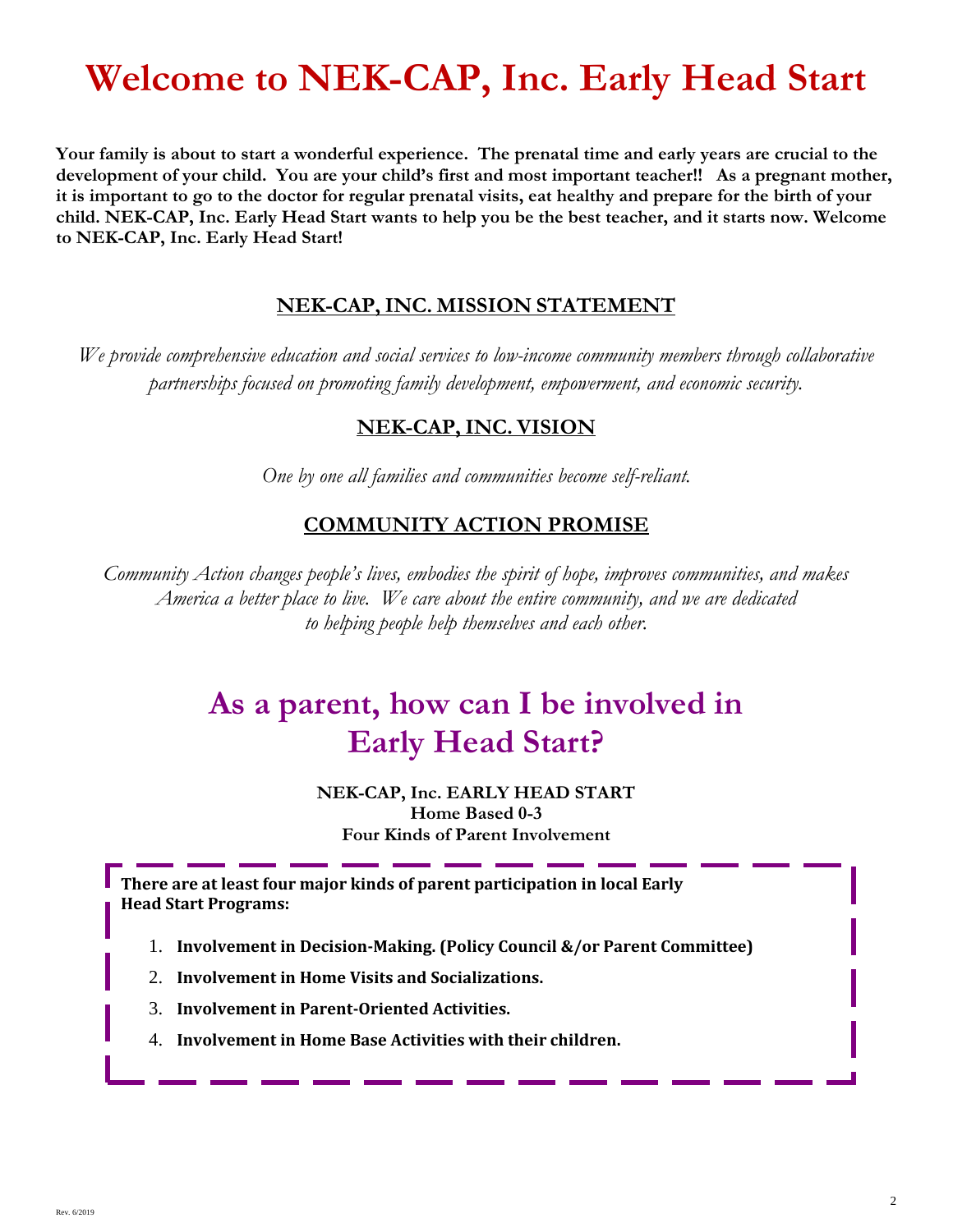#### **VOLUNTEERING – PARENT INVOLVEMENT**

Families get to help their CFA in planning for the next home visit.

It is important that parents help in planning weekly home visits so that you can learn about how your baby is developing and what best practice is for a healthy pregnancy. You can also help your CFA in planning socializations. This is a fun time to get together with other families. Your time is important, so you will be asked to sign an In-kind form to show the types of things that you have done to help Early Head Start. Your time is important to NEK-CAP, Inc. Early Head Start!



#### **CONFIDENTIALITY STATEMENT**

ALL information regarding families and children IS kept **CONFIDENTIAL or otherwise required by state or federal law.**. **Your child's complete file is kept at the Early Head Start office where he/she is enrolled. These files are kept in a locked file cabinet and/or in our computer software.**

Those persons who have access to Early Head Start files are:

- The Kansas Department of Health and Environment
- **Kansas Department for Children and Families**
- Any official representative U.S. Department of Health and Human Services or U.S Department of Agriculture (USDA)
- **E** NEK-CAP, Inc. Auditors
- NEK-CAP, Inc. Administrative Staff
- Your local NEK-CAP, Inc. Staff
- $\bullet$  If subpoenaed, a court of law

#### **NO VOLUNTEER WORKER WILL HAVE ACCESS TO YOUR FAMILIES' FILE!**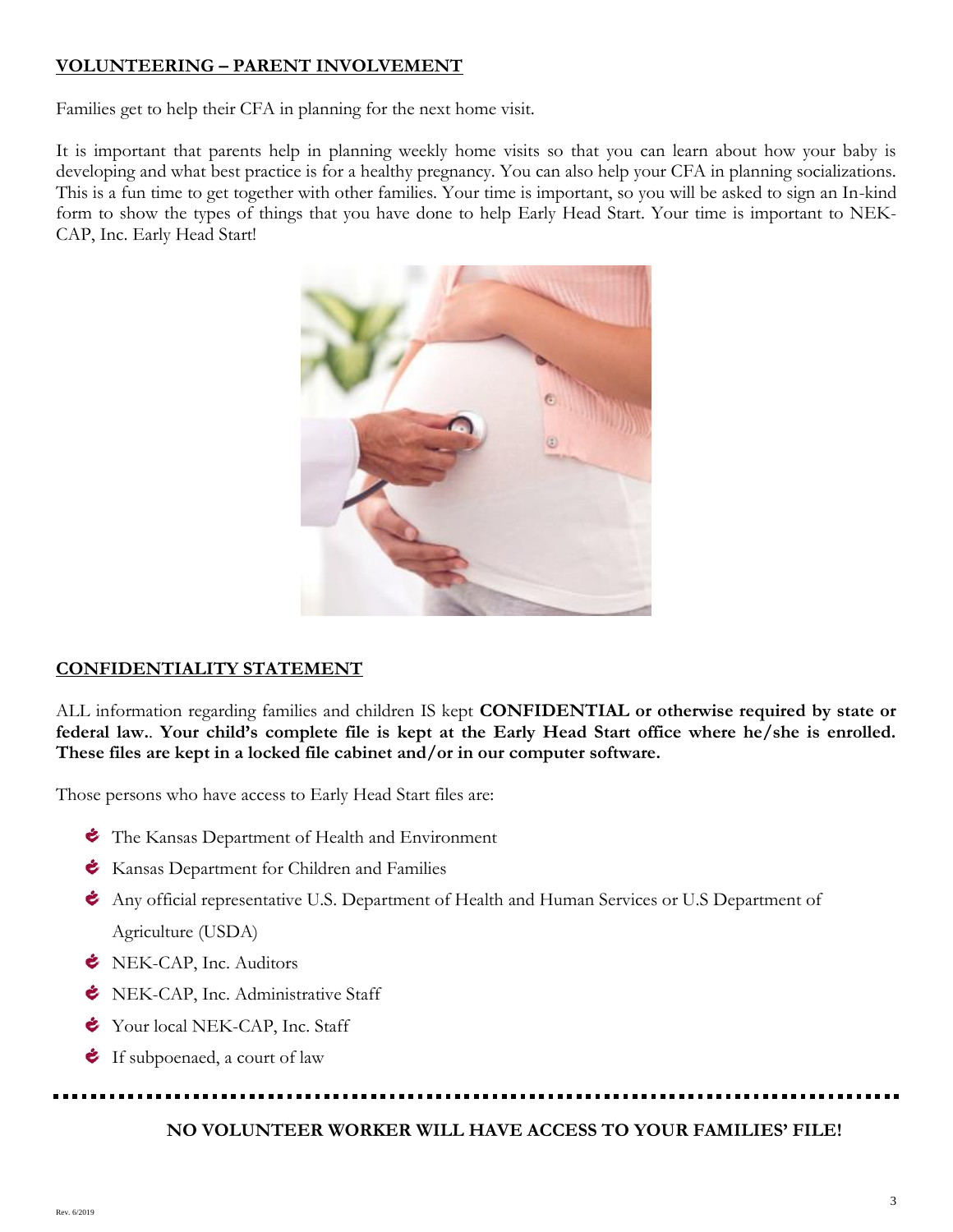#### **NEK-CAP, Inc. HEAD START ADMISSIONS POLICY**

Early Head Start and Head Start are federally funded home visiting and preschool programs for income eligible families. Applications are taken on prospective Early Head Start and Head Start children. Each applicant is assigned points based on criteria categories established by the Head Start Policy Council. Criteria categories are:

- $\bullet$  parental status  $\bullet$  disabilities  $\dot{\boldsymbol{\epsilon}}$  income
- ther social service needs
- $\bullet$  age

As home based caseloads and classroom capacities are met, children will be admitted based on established criteria and shall be non-discriminatory in regard to race, color, religion, national origin, ancestry, physical handicap, or sex in accordance with K.S.A. 44-1009

#### **NEK-CAP, Inc. EARLY HEAD START HOME BASED ATTENDANCE POLICIES**

As a participant in our Early Head Start Home Based program, it is important for families to keep scheduled visits and attend socializations. Visits will be 1 ½ hours weekly. Your CFA will work with you in setting up times for home visits, it is important to notify if you are unable to keep a scheduled home visit or attend the socialization. Parents need to contact their CFA when a child or the family is sick on the day of the scheduled home visit. Socializations are scheduled 2 times each month and last 1  $\frac{1}{2}$  hours. We encourage your help and support in scheduling these events, in hopes you will be able to attend. **CFAs will schedule weekly home visits (46 per year) and two Socialization activities each month.**

#### **PARTICIPATION POLICY FOR THE HOME BASED PROGRAM**

**Families keep weekly home visits and families attend socializations.** In the event of inconsistent home visits (missing visits), the following procedures will be implemented:

- 1. If a family misses two home visits in a row the Child and Family Advocate will contact the ERSEA/Information Data Manager, EHS Education Manager and EHS Home Visitation Coordinator and an attendance letter will be sent.
- 2. The family's situation will be considered. The family can be given time to make up visits. If the family does not have a home visit within 10 days of the letter being sent, she will be placed on the pending/waiting list.

#### **INCLEMENT WEATHER POLICY**

In the event of bad weather, your CFA will contact you and decide if the home visit will need to be rescheduled.

#### **TEXT CASTER**

Sign up for **NEK-CAP ALERTS** and get important information about NEK-CAP sent as an email or text messages directly to your cell phone – sign up using this link –

<http://my.textcaster.com/asa/Default.aspx?ID=f4bec92c-aeed-4bae-b626-3d01bc4f1b9b>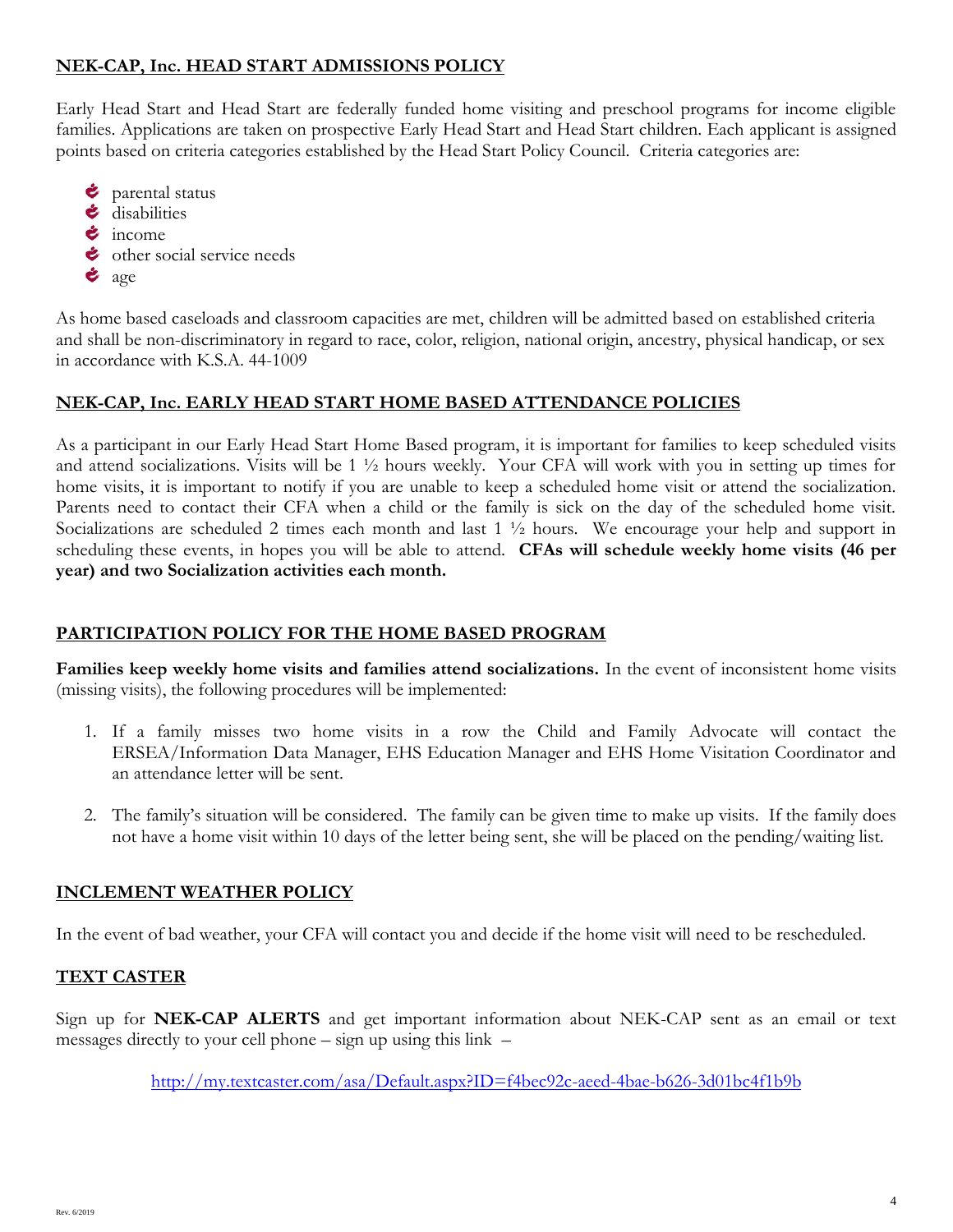#### **TRANSPORTATION POLICY**

NEK-CAP, Inc. CFA may transport *the parent(s)/guardian(s) and your child* **only** if all of the following apply to your situation:

- A NEK-CAP, Inc. vehicle is available with proper child restraint system
- If the errand is associated with the **requirements** (health assessment, dental exam, etc.) of the program
- If you have exhausted all other options your CFA will make the decision based on resources in your community.
- **Parent, guardian, or a family member must accompany the child.**

#### **CULTURAL DIVERSITY**

Each child and family enrolled in Early Head Start is special in their own way. All cultures have knowledge, rules, values, advice, and beliefs for rearing children. Culture is a part of children's learning styles, values, and selfconcepts. We welcome you to share traditions with your CFA and together we can add an activity or ideas to the lesson plan and socializations.

#### **FAMILY DEVELOPMENT CASE MANAGEMENT**

NEK-CAP, Inc. CFAs work with you and give support to grow as a person. CFAs assist families in looking at their present situation and their needs in different areas. CFAs coordinate direct services or referral(s) based upon the families' needs of housing, food and clothing.

#### **NUTRITION**

NEK-CAP, Inc. Early Head Start believes in the importance of nutrition for the prenatal mother. One of the most important things women can do for their babies is eating healthy foods during pregnancy. Early Head Start assists prenatal mothers enrolled in Early Head Start with this by:

- Educating prenatal mothers on healthy food choices and foods and drinks to avoid and limit.
- Referring prenatal mothers to nutrition assistance programs including the Special Supplement Nutrition Program for Women, Infants and Children (WIC), Supplemental Nutrition Assistance Program (SNAP) and food banks and pantries.
- Encouraging prenatal mothers to talk with their prenatal care health professionals about taking prenatal vitamin and mineral supplements.
- Providing information on the benefits of breast feeding.

#### **HEALTH**

It is important for your baby's development that certain practices are followed to ensure both yours and your baby's health and well-being. We care about the families we serve by helping them understand the importance of healthy habits and helping practice this routine. NEK-CAP Early Head Start 0-3 does this by:

- $\bullet$  Helping families apply for KanCare or Medicaid programs.
- Educating mothers on the importance of healthy and regular prenatal care.
- Giving prenatal mothers information on health issues, specifically geared towards the changes that happen during pregnancy.
- $\bullet$  Keeping a safe environment in the community locations where socializations are held.
- $\bullet$  Helping families use positive mental health attitudes as an important part of their own and their developing baby's health.
- Support post-partum recovery and changes that take place following the birth of the baby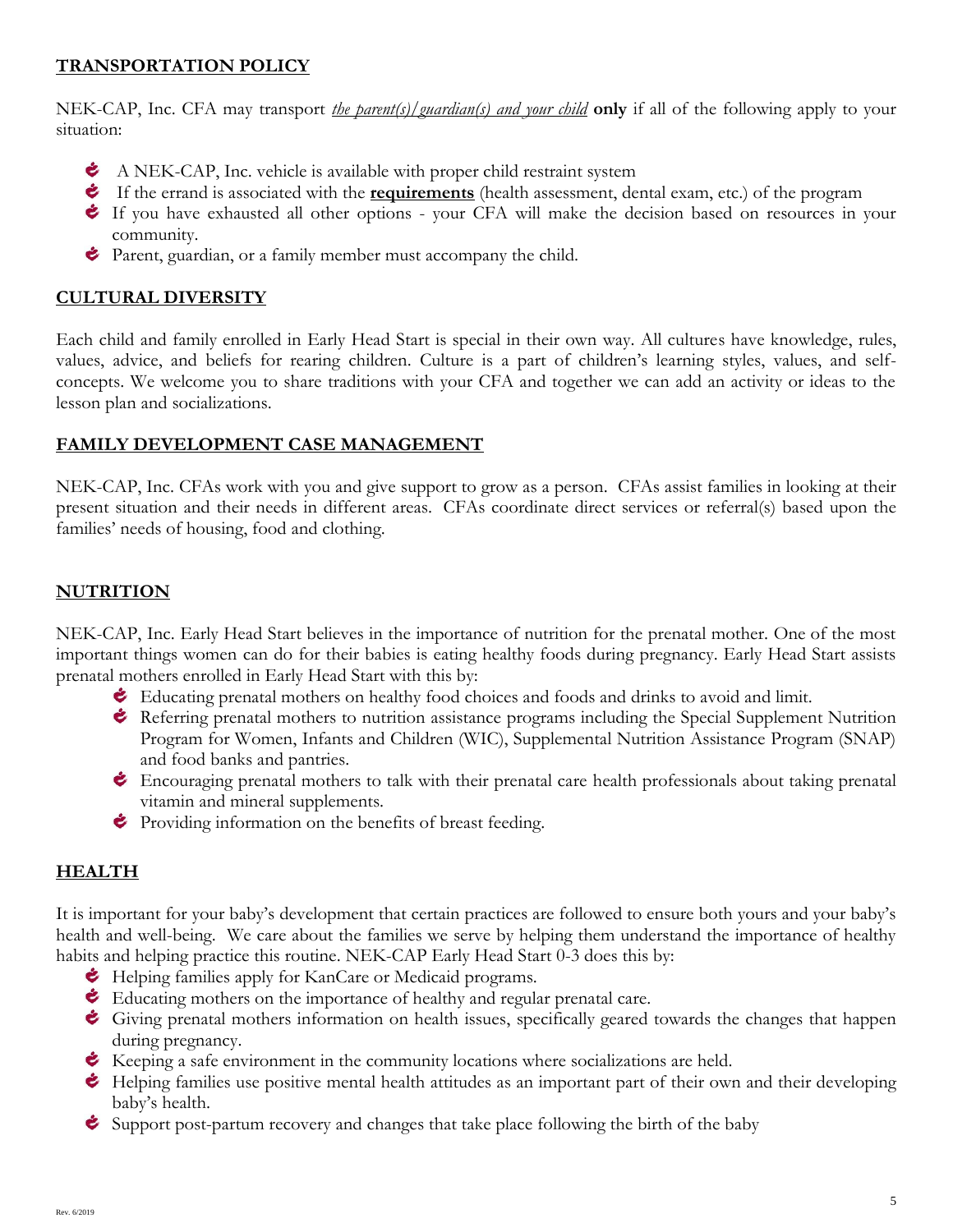#### **CONTAGIOUS DISEASES AND THE HOME BASED PROGRAM**

If any of your family members have a contagious disease please let your CFA know so that they can make arrangements for your scheduled home visit. If your CFA comes to your home they can also come down with the illness and my give it to others that they come into contact with, including other participants in the program. Contact your CFA before your home visit if someone in your home has been diagnosed with; Active/ Untreated Tuberculosis, Impetigo**,** Streptococcal Pharyngitis (strep throat or other streptococcal infection)**,** Chickenpox (varicella)**,** Rubella**,** Pertussis**,** Mumps**,** Measles**,** Hepatitis A virus**.**

#### **NEK-CAP, Inc. EARLY HEAD START – HOME BASED ILLNESS POLICY**

In order to protect your staff and others from undue health risks, Early Head Start asks that if you show any of the following symptoms or has been diagnosed with a contagious disease please stay home from socializations. Also, use this as a guideline for your home visit attendance – if you are showing any of the symptoms below contact your CFA before your scheduled home visit. Staff must use their judgment of the situations, along with the signs and symptoms, to determine if they would like to come to the home.

#### **Early Head Start Illness Policy**

1. Axillary (armpit) temperature of  $100^{\circ}$  F or higher.

2. Temperature over 100° F axillary (armpit) or higher plus one of the following: Severe cold with yellow-green nasal discharge, Cough, Sore throat, Sneezing, Swollen glands, Skin rash other than mild diaper rash.

3. Cough, severe, where child gets red or blue in the face or makes high-pitched, "croupy" or "whooping" sounds after coughing.

4. Uncontrolled diarrhea, that is, increased number of stools.

5. Toxin-producing E. coli or Shigella

7. Vomiting more than two times in the previous twenty-four hours.

10. Rash with fever or behavior change.

11. Purulent conjunctivitis (defined as pink or red conjunctiva with white or yellow eye discharge).

13. Red watery or draining eye(s).

14. Severe itching of the body or the scalp and/or constantly scratching the head Scabies, Head Lice, or other infestation.

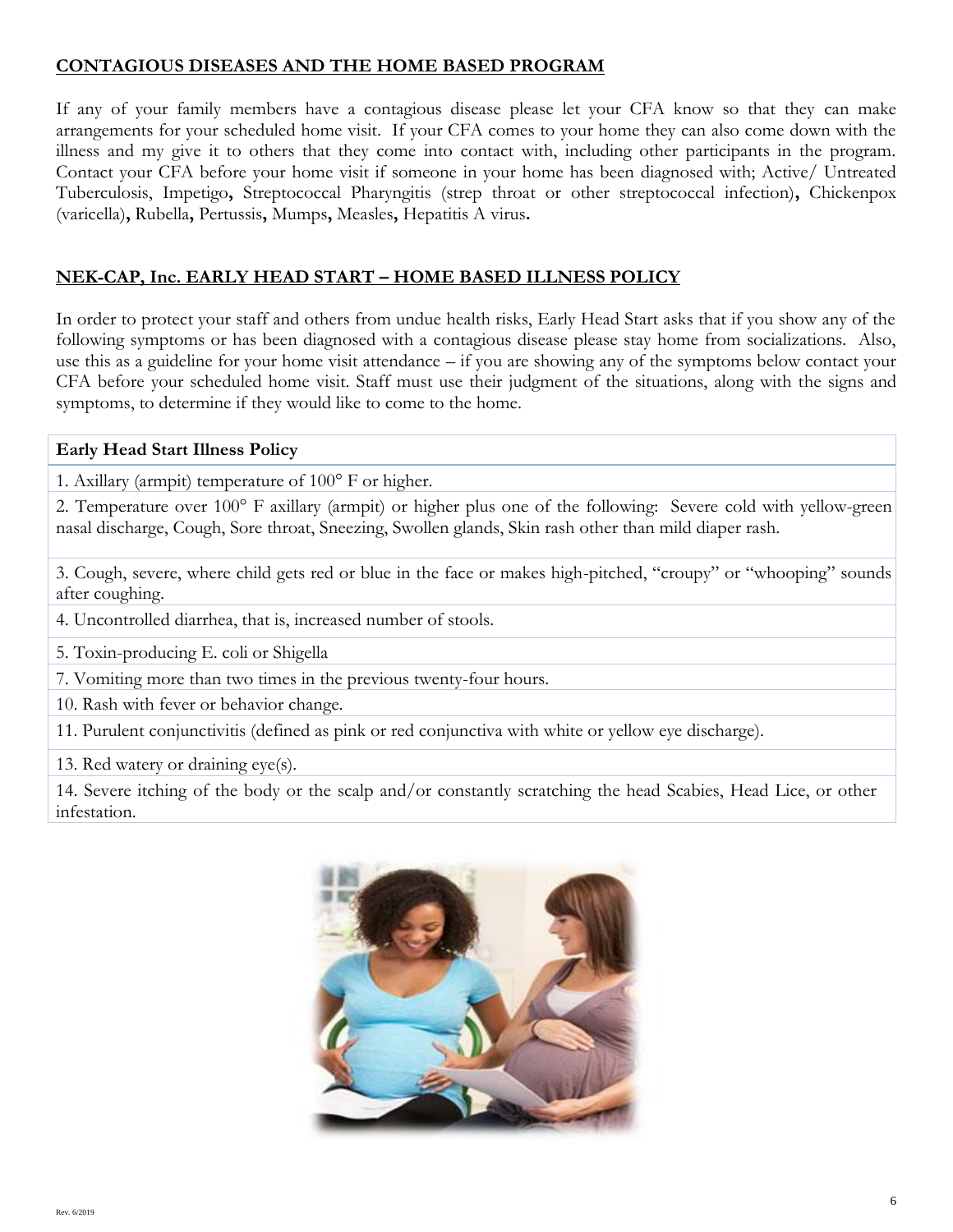#### **CHILD ABUSE POLICY**

The Kansas Child Protection Act requires that suspected child abuse and/or neglect must be reported by health and school professionals. The report is made to Kansas Department for Children and Families (DCF) or other law enforcement. NEK-CAP, Inc. Early Head Start staff is mandated to report any suspected child abuse or neglect.

**1-800-CHILDREN Helpline** is an information and referral line for people who are concerned about the healthy development of children and the prevention of child abuse and neglect. Callers can talk to a trained individual who cares and wants to help.

#### **Participant/Community Member Complaint Procedure This policy is for all NEK-CAP, Inc. Services**

In order to provide an opportunity for the expression of legitimate concerns of participants or community members with respect to the application of any NEK-CAP, Inc. rules or regulations (including the rules and regulations of funding sources), NEK-CAP, Inc. will consider complaints and grievances through the procedures established in the Multi-County Board of Director's and Policy Council's rules and regulations implementing this policy.

#### **Step One:**

Program applicants, participants and community members shall make a written complaint (Complaint Notice and Resolution form) to the staff at their local NEK-CAP, Inc. center/office. Head Start – Center Manager; Early Head Start – Child and Family Advocate; Housing Choice Voucher and Tenant Based Rental Assistance – Housing Manager; Supportive Housing Program and Emergency Solutions Grant – Housing Continuum of Care Coordinator and Family and Community Resources – Family Development Advocate. If not associated with any program, the complaint will go to the Executive Director. Responsible staff has three days to come to a resolution and notify the complainant in writing using the Complaint Notice and Resolution document.

#### **Step Two:**

If the complainant does not receive resolution in step one, they should complete another Complaint Notice and Resolution form and send their Head Start and Early Head Start and Community Service Block Grant related complaints to the Associate Director-Program Operation; HCV, TBRA, SHP and ESG to the Executive Director. Responsible staff have five working days to resolve the problem with a written notification being given to the complainant using the Complaint Notice and Resolution document.

#### **Community Member**

The complainant would complete another Complaint Notice and Resolution form and the Executive Director would present it to the Multi-County Board of Directors for discussion and final resolution using the Complaint Notice and Resolution form.

#### **Step Three: For Early Head Start and Head Start Related Concerns**

If the participant does not receive resolution in step two, they should then send another Complaint Notice and Resolution to the Executive Director. Responsible staff has five working days to resolve the problem with written notification being given to the complainant using the Complaint Notice and Resolution form.

#### All other concerns

If the complaint cannot be resolved by the Executive Director in step two - the complaint shall go to the Multi-County Board of Directors for discussion and final resolution. The complainant shall receive a written notification of the resolution using the Complaint Notice and Resolution form.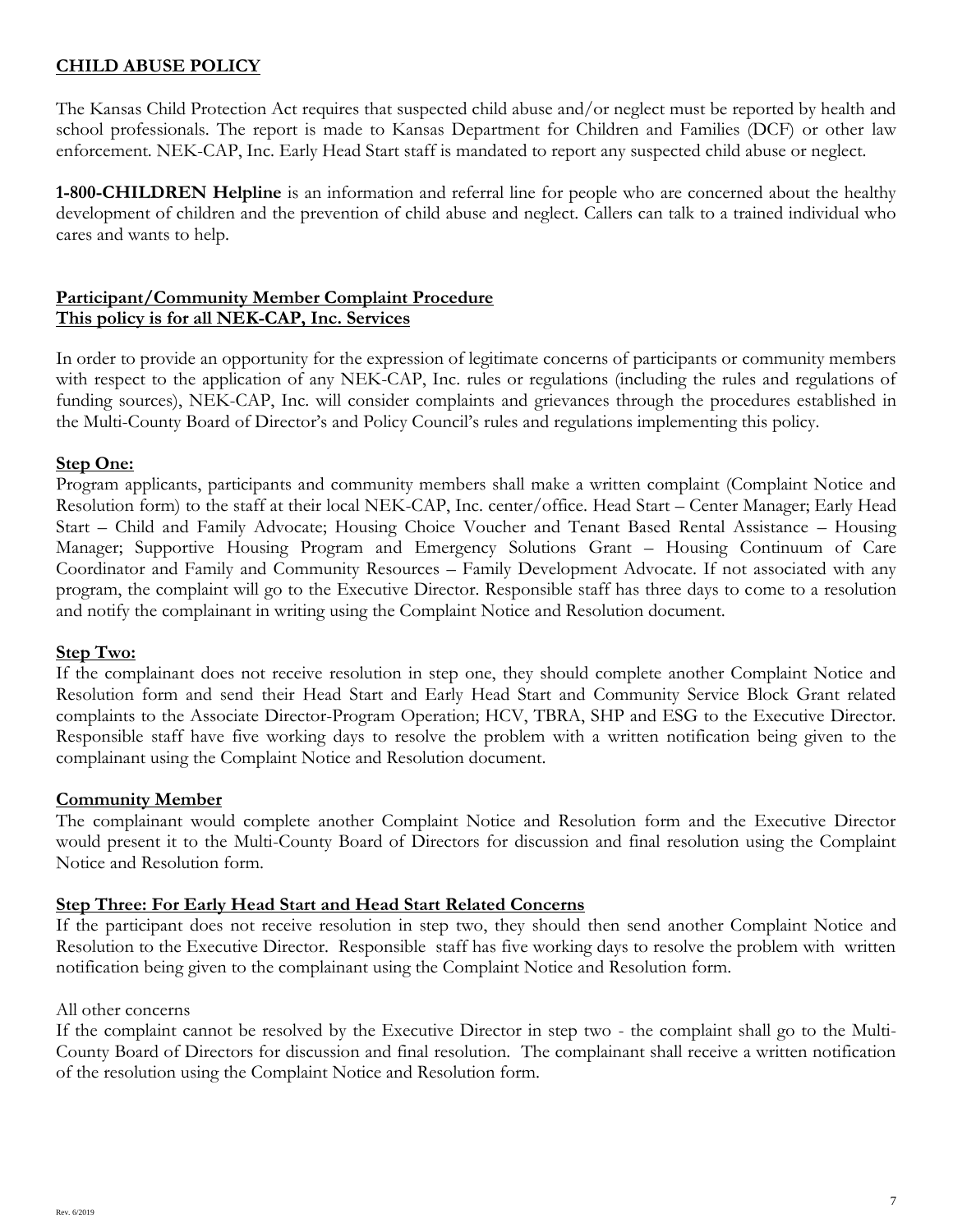#### **Step Four**: **For Early Head Start and Head Start Related Concerns**

If the complaint cannot be resolved by the Executive Director in step three, the Associate Director-Program Operations will bring the complaint before the Policy Council grievance committee, which consists of the Chairman, Vice-Chairman, Secretary, and Vice Secretary of the Policy Council. The grievance committee will meet and come to a resolution to the problem and notify complainant in writing using the Complaint Notice and Resolution document.

#### **Step Five: For Early Head Start and Head Start Related Concerns**

The grievance committee may bring the problem before the Policy Council. If the Policy Council cannot come to a resolution, the grievance shall go to the Multi-County Board of Directors for discussion and final resolution. The complainant shall receive a written notification of the resolution using the Complaint Notice and Resolution form.

#### **POLICY COUNCIL**

Early Head Start asks parents to serve as volunteers. Early Head Start also asks parents to be decision-makers in the Early Head Start program. One-way is through participation in Policy Council.

Parents taking part in Policy Council help in making policy decisions related to the Early Head Start program.

Policy Council membership must have at least 51% parents of the children enrolled in the program. Community members may be the remaining 49% membership. The NEK-CAP, Inc. governing body, Policy Council and staff are partners in a well-run Early Head Start program.

| <b>WHAT POLICY COUNCILS DO</b> |                                                 | POLICY COUNCILS INTERACT WITH |                                          |
|--------------------------------|-------------------------------------------------|-------------------------------|------------------------------------------|
| Ċ.                             | Make decisions about the design and operation   |                               | • Governing bodies of the grantee agency |
|                                | of NEK-CAP Inc. Early Head Start and Head       |                               |                                          |
|                                | Start Program                                   |                               | $\bullet$ Subcommittees                  |
|                                | Get involved in planning and developing         |                               |                                          |
|                                | program goals and helping to make personnel     |                               | $\bullet$ Staff                          |
|                                | and budget decisions                            |                               |                                          |
| Ċ.                             | Develop subcommittees for ongoing and/or        |                               | Policy Committees                        |
|                                | temporary activities                            |                               |                                          |
| Ċ                              | Plan with staff and participate in conducting a | Ċ                             | <b>Parent Committees</b>                 |
|                                | program self-assessment and report the results  |                               |                                          |
|                                | Serve as a link to the general community and    |                               | $\bullet$ Community Agencies             |
|                                | plan with governing body for input and          |                               |                                          |
|                                | feedback                                        |                               | $\bullet$ Business Community             |
|                                | Play a role in hiring staff                     |                               |                                          |
|                                | Attend meetings                                 |                               |                                          |
|                                | Report to the Parent Committee and/or Policy    |                               | Larger Early Head Start and Head Start   |
|                                | Committee                                       |                               | Community                                |